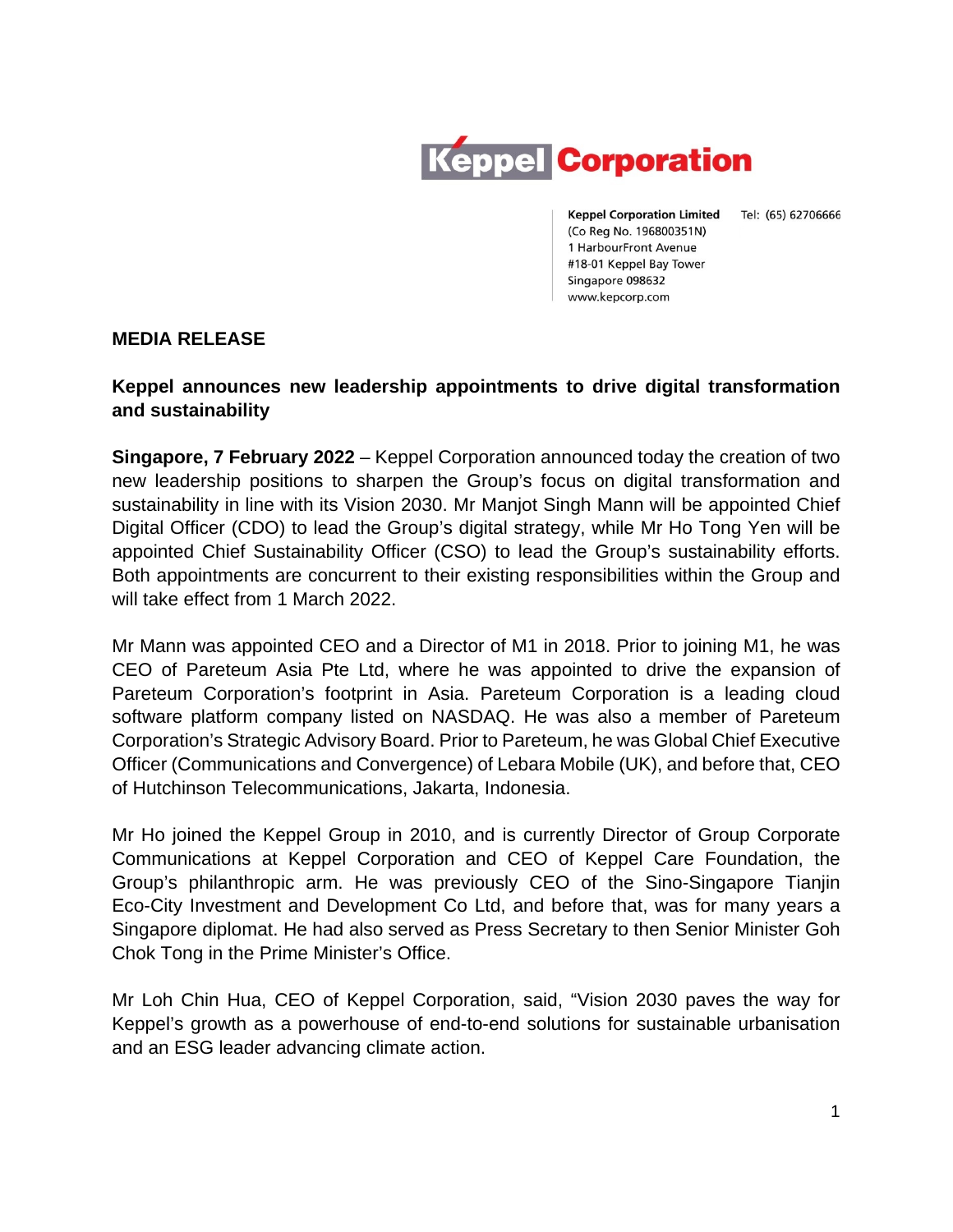"The appointment of a CDO reflects our focus on leveraging digital transformation to accelerate the achievement of Keppel's business priorities, harness the Group's synergies and sharpen our competitive edge.

"Manjot has about 30 years of operational leadership experience across diverse geographical markets and brings a unique blend of insights from the digital connectivity sector. Since his appointment as CEO of M1, Manjot has driven M1's digital transformation, integrating all aspects of M1's systems onto one digital platform, empowering cloud-native applications, data analytics for actionable insights, automation and hyper-personalisation of services to meet the evolving needs of consumers. I am confident that Manjot will be able to lead the Group's digital strategy to achieve our Vision 2030 goals."

Mr Loh added, "Under Vision 2030, Keppel has put sustainability at the core of our strategy. The appointment of a CSO reflects Keppel's determination to both run our business in a sustainable manner, and make sustainability our business by providing solutions that contribute to a cleaner and greener world.

"Tong Yen has been actively involved in the Group's sustainability and CSR efforts in the past few years, and previously also drove the development of the Sino-Singapore Tianjin Eco-City, which is envisaged to be a model for sustainable development. With his combination of private and public sector experience, I am confident that he would be able to effectively lead and strengthen Keppel's sustainability efforts."

Mr Mann, 56, holds a Master of Management Studies (Marketing and Sales Management) from the University of Bombay and a Bachelor of Engineering (Mechanical Engineering) from the University of Jabalpur.

Mr Ho, 51, holds a Master of Public Management from the National University of Singapore and a Bachelor of Science (Economics) from the London School of Economics and Political Science (UK). He is also a Board Member of the Singapore Chinese Orchestra and a Council Member of the Singapore Institute of International Affairs.

 $-$  END  $-$